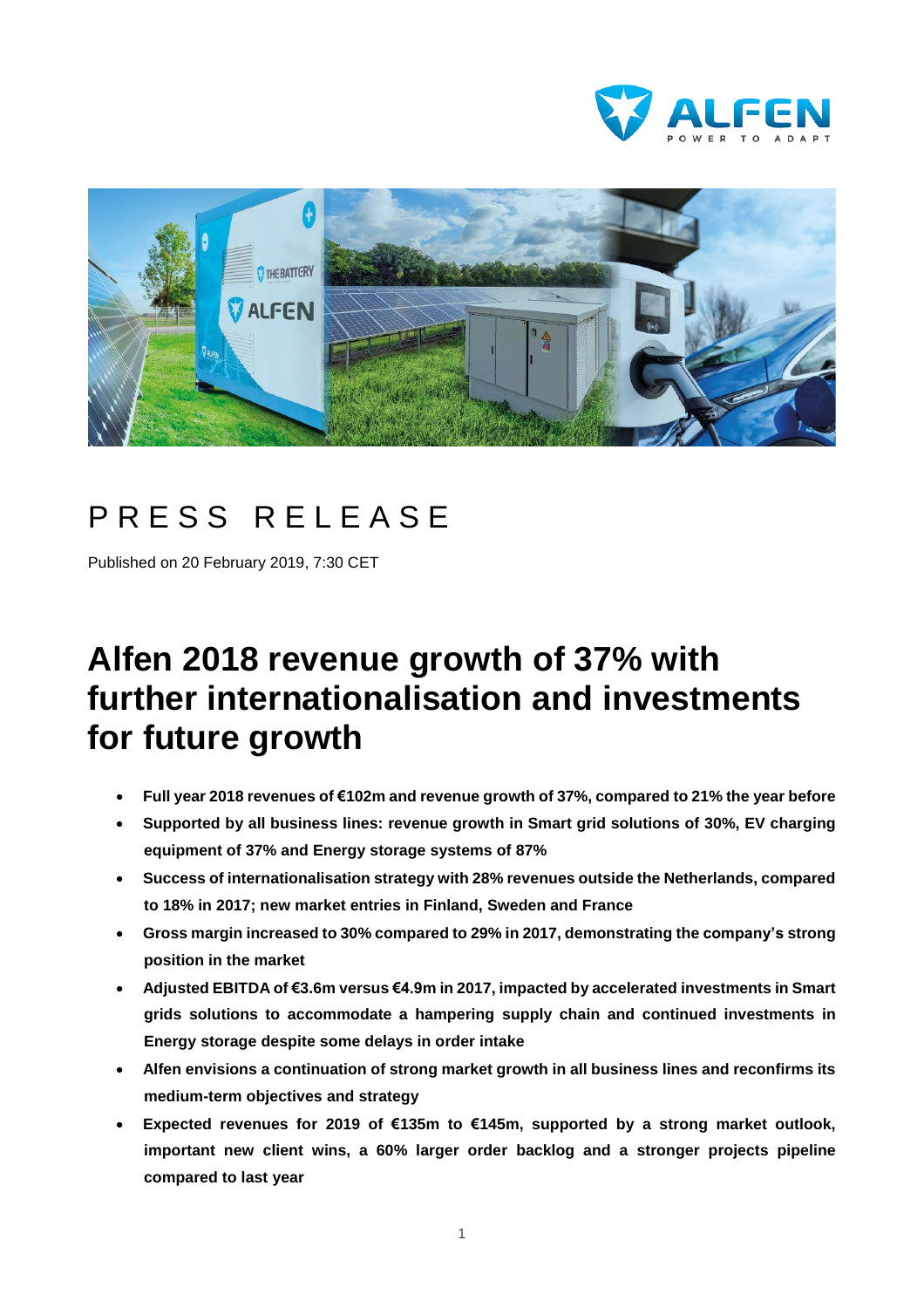#### **Marco Roeleveld, CEO of Alfen, said:**

*"2018 was a year of accelerated growth, further internationalisation and accelerated investments to prepare ourselves for the anticipated further strong growth in the coming years. Our revenues increased with 37%* compared to 2017 and mounted to €102 million. A strong result, although we anticipated even stronger growth as some order intake in our Energy storage business line was delayed to 2019. Nevertheless, we see the market for energy storage gradually taking off as storage projects are increasing in size and more and more *customers are building up experience with storage projects, often leading to repeat orders. As a consequence, timing and predictability of our project pipeline is improving as well as the size of our pipeline.*

As the markets we operate in are developing favourably, we continued to invest in our organisation and were able to expand the number of employees from 234 to 410, benefitting from our position in the heart of the energy transition as well as from an increased public profile after our IPO. We accelerated the hiring of new production personnel in our Smart grid solutions business line to mitigate a hampering supply chain within the industry after a step-up in growth in H2 2018. As the supply chain is catching-up, the additional personnel in the Smart grid solutions business line is expected to be sufficient to facilitate our growth outlook for 2019. We *also invested in new innovations such as new EV charging concepts and our mobile energy storage solution.* As planned, we expanded our production facilities by renting a new premises for our Energy storage business *line to be ready for further growth in the years ahead.*

*The abovementioned accelerated investments in the organisation and delayed order intake in Energy storage resulted in a lower than anticipated EBITDA. Yet, these investments enable the continuation of our growth journey in each of our business lines. Additionally, our internationalisation strategy is gaining momentum, with* our own sales force now covering most of North-western Europe. An important factor is also that we benefit *from clients with a broad European footprint like Vattenfall, E.On, BMW and Allego. This positive outlook positions us well to increase profitability in the years ahead.*

*We reconfirm our medium-term objectives and strategy of benefitting from high market growth, international expansion, cross-selling opportunities between our business lines and our expanding service offering. For 2019, we expect our revenues to be between €135m and €145m, supported by a stronger projects pipeline compared to last year and customers' guidance on 2019 volumes."*

*ALMERE, THE NETHERLANDS – Alfen N.V. (AEX: ALFEN), specialist in energy solutions for the future, today reports its consolidated financial statements for 2018 with strong revenue growth.*

| In $\epsilon$ millions            | 2015 | 2016 | 2017 | 2018  |
|-----------------------------------|------|------|------|-------|
| <b>Revenues and other income</b>  | 50.5 | 61.5 | 74.3 | 101.9 |
| Y-o-y growth                      | 15%  | 22%  | 21%  | 37%   |
| <b>Gross margin</b>               | 13.5 | 17.0 | 21.6 | 30.2  |
| As % of revenues and other income | 27%  | 28%  | 29%  | 30%   |
| <b>Adjusted EBITDA</b>            | 2.5  | 3.1  | 4.9  | 3.6   |

## **Financial highlights**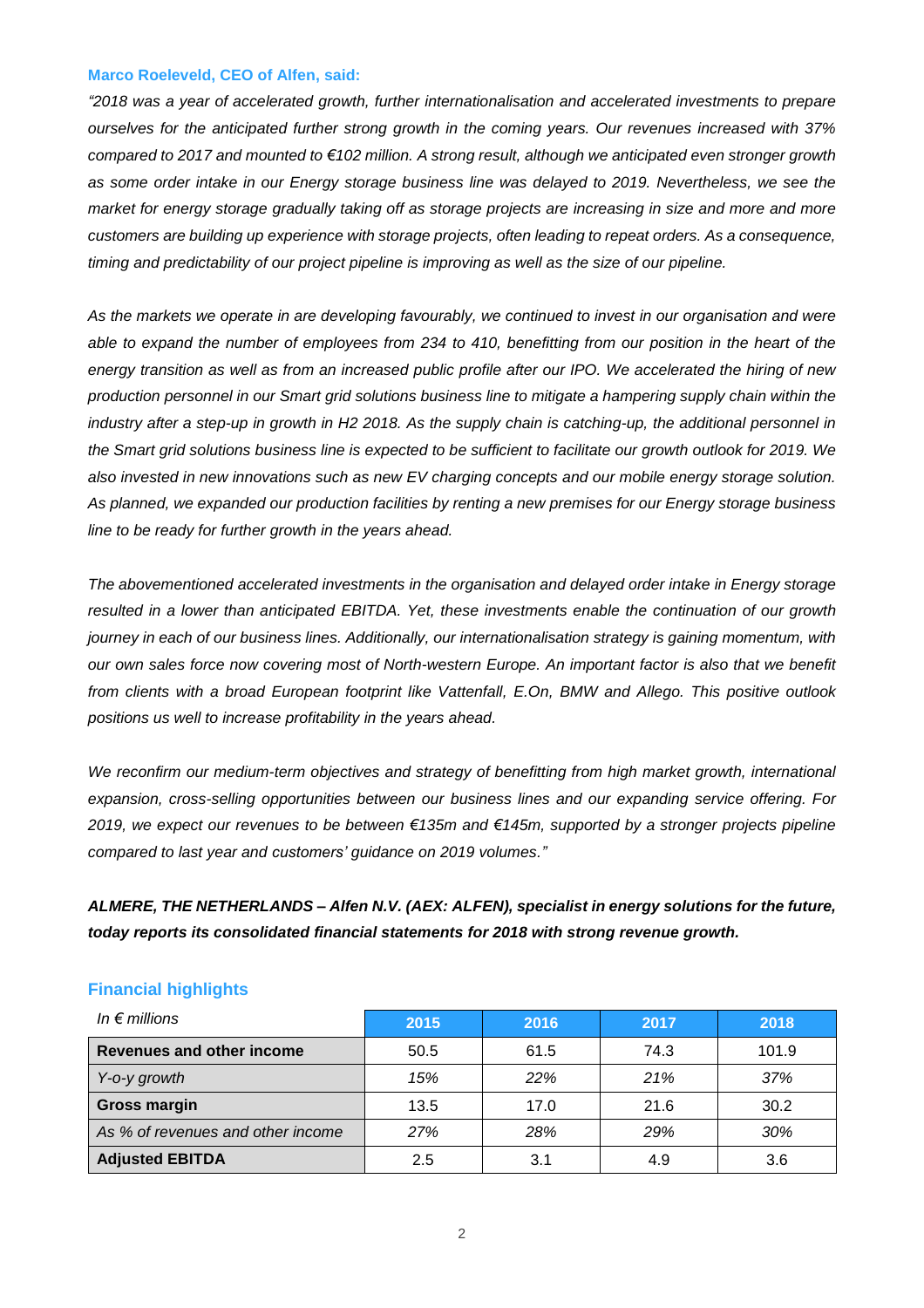**Revenues** and other income increased by 37% from €74.3m in 2017 to €101.9m in 2018, a significant acceleration from the 21% revenue growth that was realised between 2016 and 2017. This growth is driven by strong market growth across all business lines and further bolstered by internationalisation, cross-selling and service.

In the Smart grid solutions business line, revenues increased by 30% from €57.0m in 2017 to €74.0m in 2018. Alfen benefitted from continued investments by grid operators and a strong market environment for projects in the solar PV sector, as well as a €8.4m contribution from its new position in the Nordic countries through Alfen Elkamo.

Revenues in the electric vehicle ("EV") charging business line increased by 37% from €9.0m in 2017 to €12.3m in 2018, driven by a growing market for electric vehicles, important new client wins and further internationalisation.

Revenues and other income in the Energy storage business line increased by 87% from €8.3m in 2017 to €15.6m in 2018, benefitting from a proven track record across different energy storage applications, the introduction of new storage solutions, repeat projects for clients and important new client wins. Although the energy storage business line showed strong growth, some orders that were anticipated for 2018 have been delayed to 2019 due to decision making processes at Alfen's clients and other external factors such as permitting (building permits, grid connection approvals). This is reflective of the nascent stage and therefore somewhat unpredictable character of this market.

**Gross margin** slightly increased to 30% compared to 29% in 2017, demonstrating Alfen's strong position in the market.

**Personnel costs** increased by 49% to €19.1m compared with €12.8m in 2017. Despite a challenging labour market, the company was able to attract new talent, also benefitting from its increased public profile after the IPO and the widespread interest in the energy transition. FTEs increased from 234 at 31 December 2017 to 410 at 31 December 2018, including 70 FTEs at Alfen Elkamo. Significant investments have been made to strengthen and expand the organisation, ahead-of-the-curve, for the anticipated further growth in 2019 and beyond:

- further strengthening of its middle management to facilitate the strong growth perspective of Alfen;
- upscaling of the Energy storage business line;
- additions to international sales force including new country entries;
- expansion of R&D team, primarily related to roll-out new state-of-the-art energy storage concepts, new EV charging product developments and software upgrades across all business lines;
- accelerated increase in production personnel, particularly in the Smart grid solutions business line, to accommodate for a step-up in growth across the supply chain. As the supply chain is stabilising, the additional personnel in the Smart grid solutions business line is expected to be sufficient to facilitate Alfen's growth outlook for 2019;
- new roles related to Alfen's publicly listed status, including an IR manager and a general counsel.

**Other operating cost** increased by 81% to €8.8m compared to €4.8m in 2017. This increase is largely due to a growing organisation, higher recruitment cost, rental costs related to an expansion of production facilities for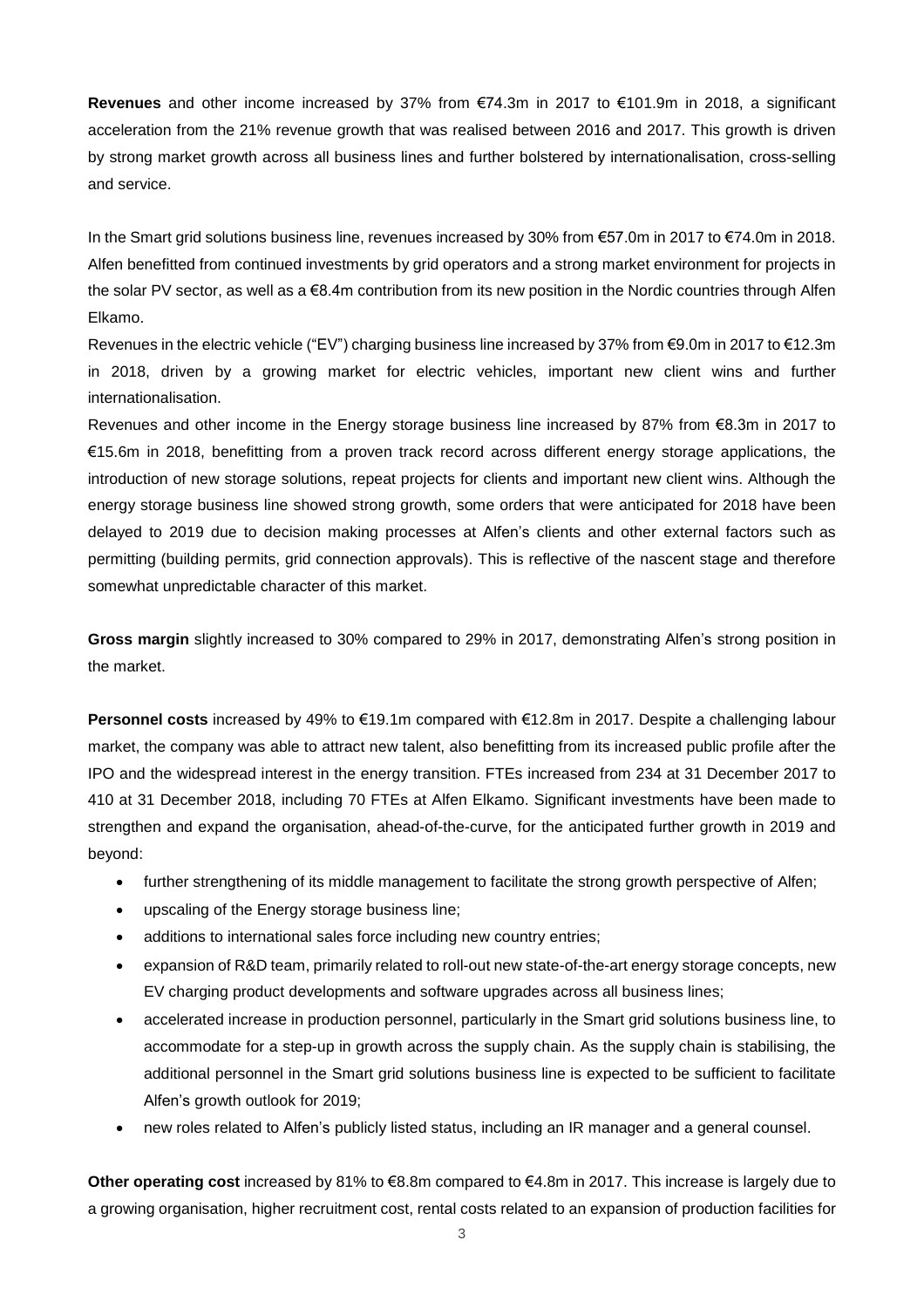energy storage systems, advisory costs related to Alfen's publicly listed status and certain one-off costs and special items (see Adjusted EBITDA for details).

**Adjusted EBITDA**1 is positive at €3.6m, as compared to €4.9 in 2017 and mainly impacted by accelerated investments in the Smart grids solutions business line to accommodate a hampering supply chain across this growing industry as well as continued investments in the Energy storage business in combination with some delays in order intake. EBITDA adjustments in 2018 amounted to €1.2m (versus €0.9m in 2017) and comprised of a one-off audit fee related to Alfen's listing on the Amsterdam stock exchange, acquisition and integration costs for Elkamo, a settlement payment and legal fees related to a property rental claim, share-based payment expenses associated with a Celebration Share Award Plan and a related party consultancy fee.

**Adjusted net profit** is positive at €0.8m compared to €2.4m in 2017.

**Capex** amounted to €6.0m (5.9% of revenues) as compared to €3.7m (5.0% of revenues) in 2017. Capex includes amongst others refurbishment of new premises, investments to expand the amount of substation moulds in the context of a growing Smart grids business as well as €3.4m of capitalised development costs which demonstrates the company's continued efforts to invest in innovations for the future.

**Net debt position** at 31 December 2018 amounted to €16.6m, compared to €3.1m at the end of 2017, driven by the acquisition of Elkamo, and an increase in capex and working capital to support the growing business. Working capital<sup>2</sup> increased to €6.3m (versus €1.9m at the end of 2017) mainly due to increased stock and debtor levels reflecting further growth of the business. To fund the Elkamo acquisition of 1 July 2018, a new loan was obtained (€5.0m, redemption in 7 years). Additionally, Alfen expanded its credit facilities to €20m (previously €11.25m) and added a €5m facility for bank guarantees at 15 November 2018.

## **Progress against strategy**

 $\overline{a}$ 

Alfen is making strong progress in executing its exponential growth strategy: 1) benefitting from strong market growth, 2) further internationalisation, 3) increasing cross-selling opportunities between its three business lines and 4) expanding its service offering.

**Market growth** throughout Alfen's three business lines continued in 2018. Due to the company's position in the heart of the energy transition, Alfen benefits from these positive market trends.

 Smart grid solutions: grid investments are expected to continue to grow, driven by the electrification of energy demand (e.g. EVs and the plans of the Dutch government to replace the use of natural gas with electricity), a shift from central to decentral power generation and higher peak powers from renewable energy. Investments in large solar PV farms are growing, requiring connections to the grid as well as local micro-grids for which Alfen introduced a unique tailored solution in 2018. The market for solar PV is expected to continue to develop favourably. Alfen's revenues in the Smart grid solutions business line are increasingly diversifying from grid operators to a broader customer base;

<sup>&</sup>lt;sup>1</sup> Earnings before interest, taxes, amortisation and depreciation adjusted for certain one-off costs and special items

<sup>&</sup>lt;sup>2</sup> Defined as inventories and trade and other receivables minus trade and other payables, current tax liabilities, borrowings (current) and deferred revenues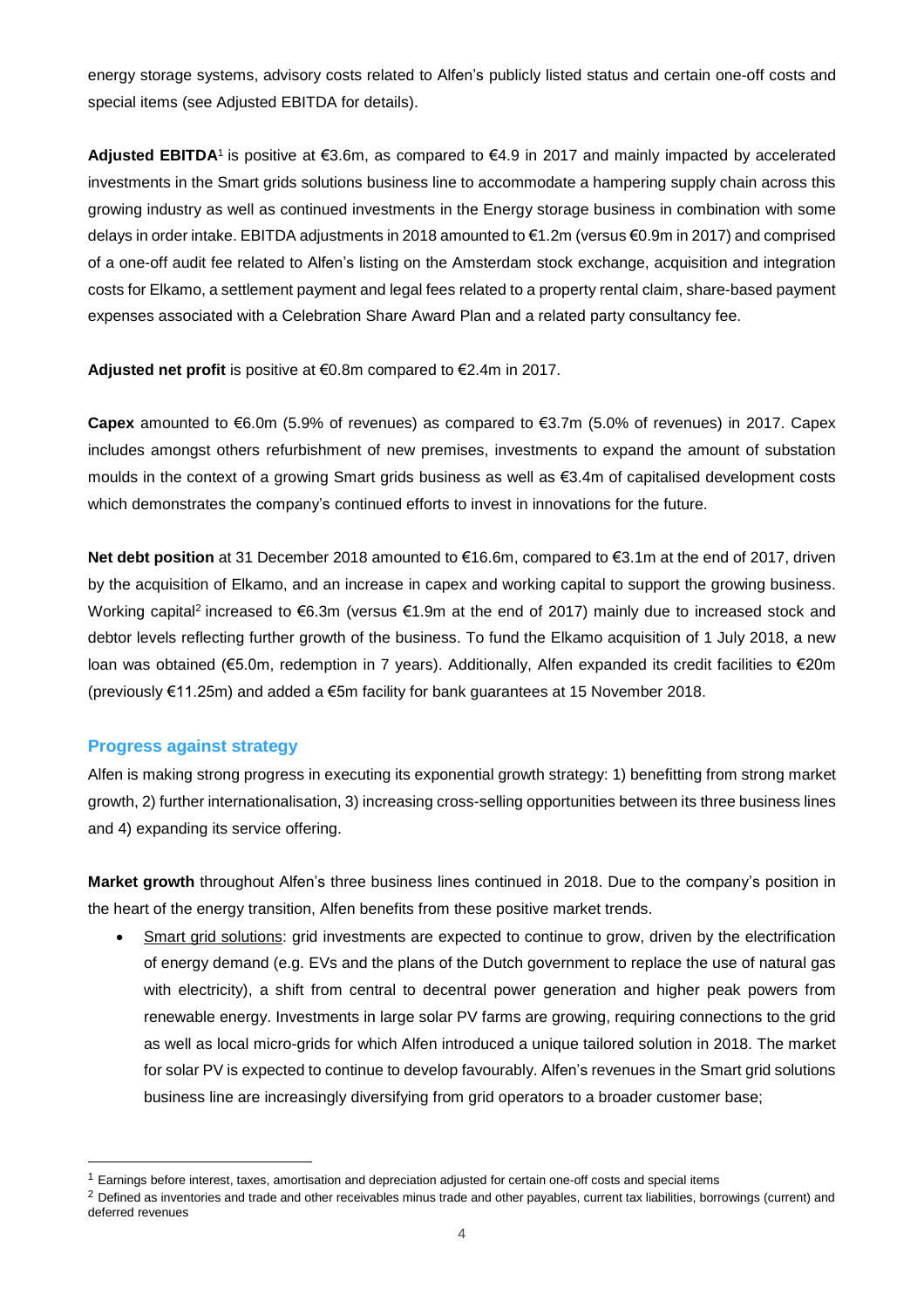- EV charging: the number of electric vehicle (including plug-in hybrid) registrations in Europe increased by 33% between 2017 and 2018<sup>3</sup>. New electric vehicles require more chargers at home, office and public locations. As the launch of some new models with a large range and lower price point has been delayed, 2019 is expected to show a strong growth in EVs. The growing penetration of EVs is also increasingly causing local constraints in the electricity grid, which can be mitigated by applying smart chargers, smart grid upgrades and energy storage, or a combination of these;
- Energy storage: the market for energy storage is developing further, driven by an increasing share of renewables, the uptake of EVs and new applications such as clean energy supply at events. The nascent energy storage market is gradually developing and is expected to continue to do so in 2019. As a consequence, timing and predictability of Alfen's project pipeline is improving, with more and more customers having experience with storage projects and entering into repeat orders.

**Internationalisation** of Alfen's business continued, with revenues outside the Netherlands growing to 28% in 2018 as compared to 18% in 2017. During 2018, Alfen expanded and reinforced its existing sales teams in Germany and the UK and entered Sweden and France.

Through the acquisition of Finland-based Elkamo at 1 July 2018, Alfen expanded to the Nordics. Alfen Elkamo is demonstrating solid growth in Smart grid solutions, benefitting from grid operators' investment programs to rebuild large parts of the electricity distribution grids from overhead lines to underground cables in order to improve reliability of electricity supply. Additionally, Alfen is demonstrating Nordic success in its EV charging business line through accounts such as Virta (Finland) and SellPower (Sweden), and in its Energy storage business line with its recently awarded first energy storage project in Norway for TrønderEnergi and an expanding energy storage projects pipeline.

Alfen is now covering most of North-western Europe with its own sales force and is increasingly benefitting from a client base with an international footprint, including Vattenfall, E.On, BMW and Allego. Alfen is also starting to expand its position in Eastern Europe through various projects.

**Cross-selling** – Alfen believes to be unique in the fact that it offers integrated solutions across its three business lines. Therefore, Alfen not only benefits from positive market dynamics in each of its business lines, but also from cross-selling and integrating solutions between its business lines. As the energy transition evolves, more and more complex challenges arise for which a holistic integrated approach is required. For example, Alfen expanded its services for Allego from EV chargers (since 2015) to transformer substations (since 2018) and recently sold two mobile energy storage systems that will be deployed to de-bottleneck grid connections to facilitate the roll-out of their ultra-fast charging stations for electric vehicles. Another example includes Belgian grid operator Eandis. Alfen has been supplying its smart grid solutions to customers in their grid area for years. Since 2017, Alfen has been supplying EV charging equipment in the Eandis and Infrax (now merged into Fluvius) area through Allego. Finally, in 2018, Alfen was selected by Eandis to supply an energy storage system to their logistical centre in Lokeren, Belgium, for optimising self-consumption of their rooftop solar energy generation.

<sup>3</sup> Source: European Automobile Manufacturers Association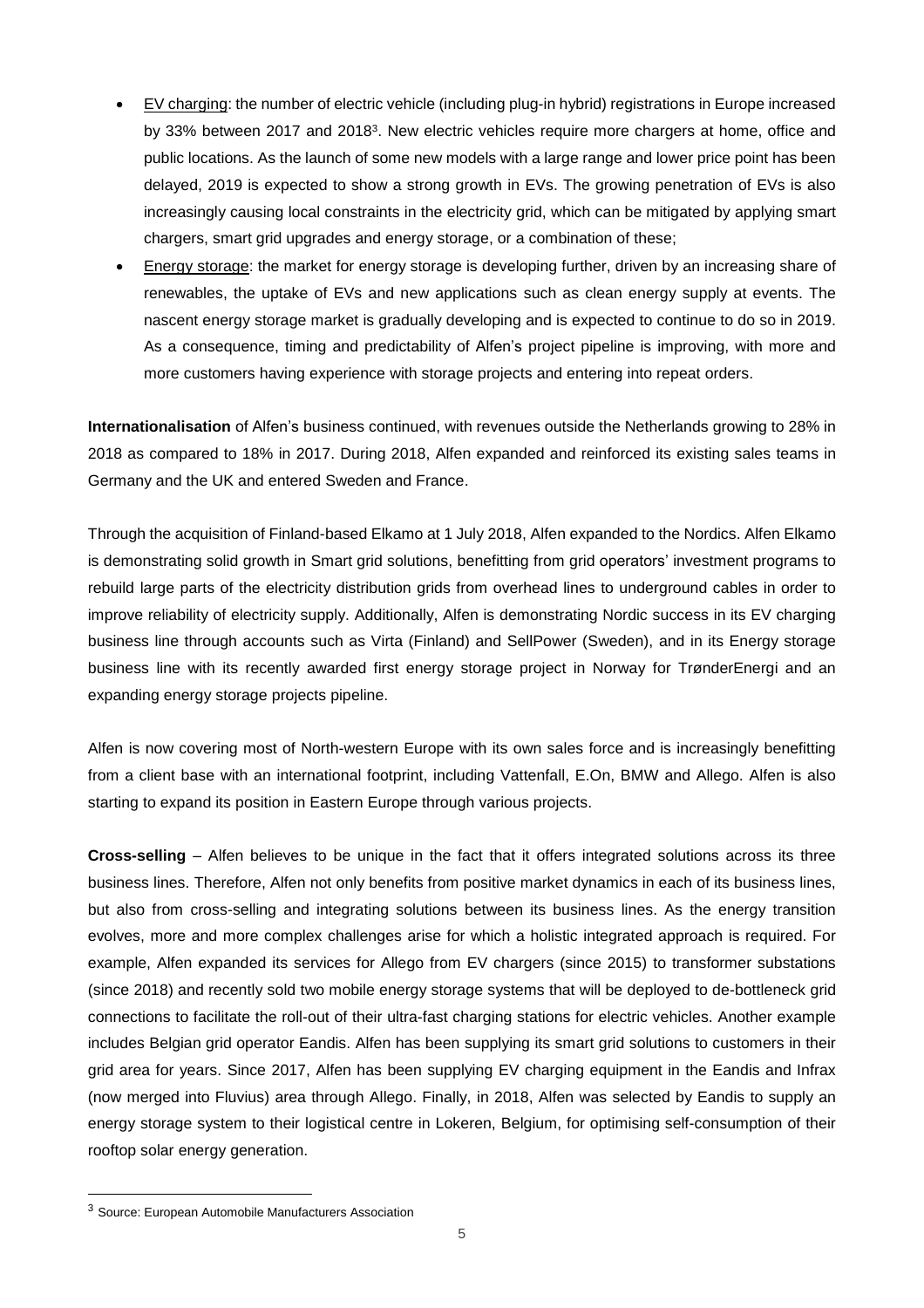**Service** becomes a more and more important part of the company's business. Alfen benefits from an increasing installed base and is continuously focusing on further expanding its service offering. In the EV charging business line Alfen lined up various new international service partners and in the Energy storage business line the company developed new service concepts including remote control and performance monitoring through 'TheBattery Connect'.

## **Important client and project wins**

During 2018, Alfen achieved many important new client and project wins. Some examples include:

- Smart grid solutions:
	- o Ionity (joint venture of BMW Group, Daimler AG, Ford Motor Company, and Volkswagen Group): grid connections for fast charging stations across various European countries;
	- $\circ$  Joulz: new framework agreement for the supply of commercial transformer substations;
	- o Ecorus: multiple project wins for connecting large-scale solar PV farms to the grid;
- EV charging equipment:
	- o Jaguar Land Rover: supplying EV charging equipment to Jaguar customers and dealerships, covering the Benelux through Eneco and Switzerland, Portugal and Spain through other resellers;
	- o Opel: order from carmaker Opel to supply electric charging stations for the company's headquarters in Rüsselsheim, Germany;
	- o D'Ieteren Auto (Volkswagen Group brands importer in Belgium): selected Alfen to start offering EV chargers to its electric car customers and to equip its dealerships across Belgium with EV chargers;
- Energy storage systems:
	- $\circ$  Greenchoice: selected Alfen to supply a 10MW energy storage system connected to its Hartel windfarm in the harbor of Rotterdam, the Netherlands;
	- o Digital Energy Solutions (joint venture of the BMW Group and the Viessmann Group): selected Alfen to supply a 2.2 MWh (52 BMW i3 car batteries) energy storage system connected to a Green City wind farm in Southern Germany;
	- o WeertEnergie: first cooperative-owned energy storage system connected to a solar PV farm in the Netherlands.

## **Outlook 2019**

Alfen continues to anticipate positive market developments in all its business lines and is well positioned for further growth. Alfen's Smart grid solutions business line is expected to continue to benefit from grid investments and from strong growth in the solar PV sector.

The EV charging business line is expected to benefit from various new EV models that are coming to the market after some delays in 2018. In the UK, the government recently announced that all home chargers must use innovative 'smart' technology by July 2019, playing into the favour of Alfen's portfolio of smart chargers. In addition, Alfen expects to benefit from the anticipated introduction of a new charging product for the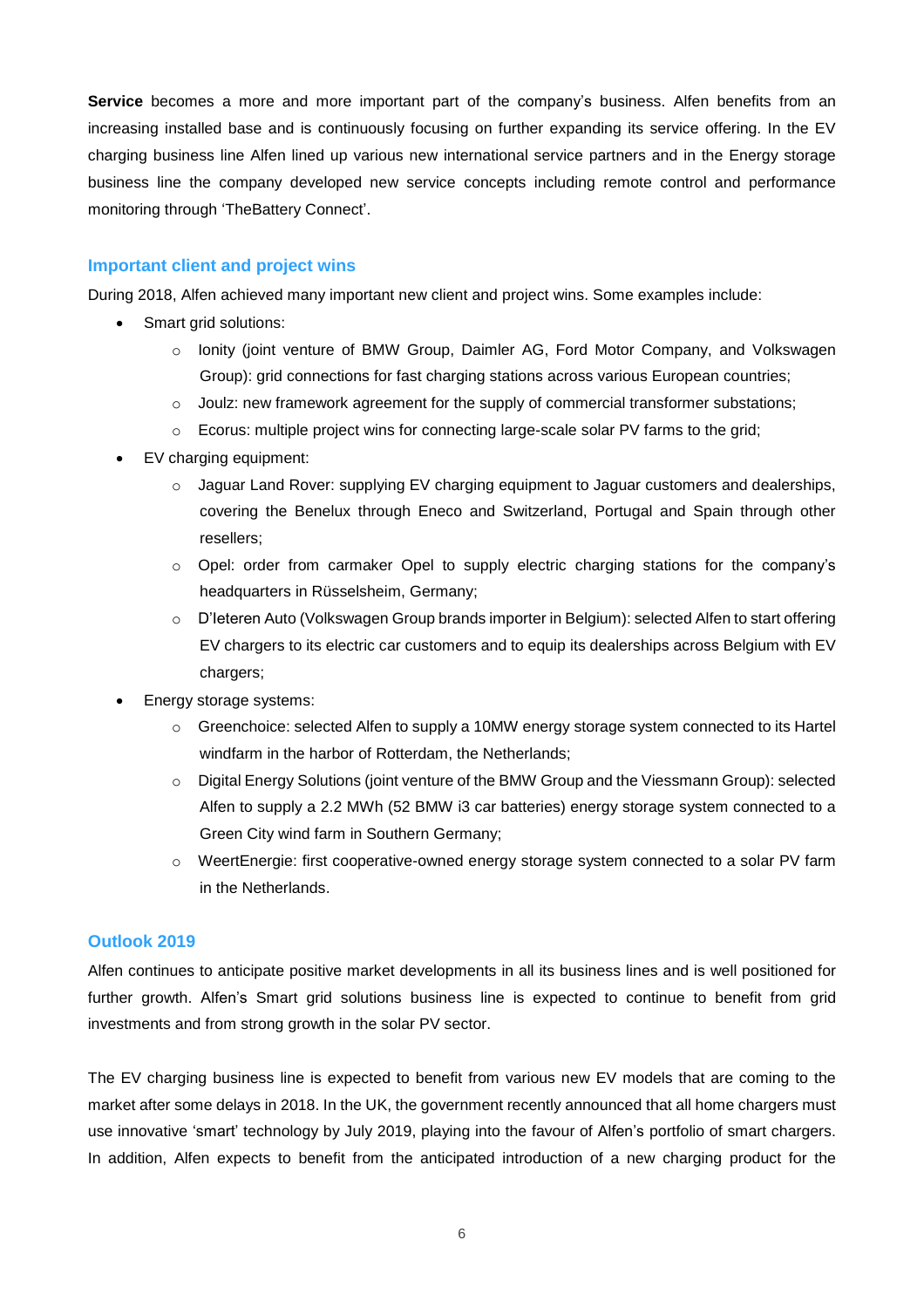residential market and the ramp-up in volumes from several important framework agreements (e.g. Vattenfall, E.On and Allego, including supplying Leaseplan).

Driven by the increased penetration of EVs and continued roll-out of decentral renewables, Alfen expects the demand for energy storage to further increase and to continue its rapid growth in this segment. The company is benefitting from its track record with multiple customers across all major energy storage applications, the introduction of several new innovative storage features during 2018 and, consequently, is starting the year 2019 with a promising projects pipeline.

On top of the positive outlook for each of its business lines, the company increasingly benefits from repeat customers as well as its ability to offer integrated solutions. Furthermore, Alfen expects to further benefit from its expanded international footprint and plans to continue expanding its international salesforce.

The company expects 2019 revenues to be between €135m and €145m, driven by continuing high market growth, reaping the benefits of its international expansion strategy, increasing cross-selling opportunities between its business lines and its expanding service offering. This growth outlook is further supported by a 60% larger backlog compared to the start of 2018, a stronger projects pipeline and customers' guidance on 2019 volumes under Alfen's framework agreements.

*The annual report 2018 is available in the Investor relations section of the website www.alfen.com.*

#### *Annual General Meeting*

The Annual General Meeting of Alfen will be held on 18 April 2019, for which the invitation and agenda will be announced on Alfen's website no later than 7 March 2019.

# *About Alfen*

Netherlands-based Alfen is operating internationally in the heart of the energy transition, as a specialist in energy solutions for the future. With its 80-years' history, Alfen has a unique combination of activities. Alfen designs, develops and produces smart grids, energy storage systems, and electric vehicle charging equipment and combines these in integrated solutions to address the electricity challenges of its clients. Alfen has a market leading position in the Netherlands and experiences fast international growth benefitting from its first mover advantage. For further information see Alfen's website at: [www.alfen.com](http://www.alfen.com/).

### *Notes to the press release*

This is a public announcement by Alfen N.V. pursuant to section 17 of the European Market Abuse Regulation (596/2014). This public announcement does not constitute an offer, or any solicitation of any offer, to buy or subscribe for any securities in Alfen N.V.

#### *Forward looking statements*

This press release may include forward-looking statements. All statements other than statements of historical facts may be forward-looking statements. These forward-looking statements may be identified by the use of forward-looking terminology, including the terms such as guidance, expected, step up, announced, continued, incremental, on track, accelerating, ongoing, innovation, drives, growth, optimising, new, to develop, further,